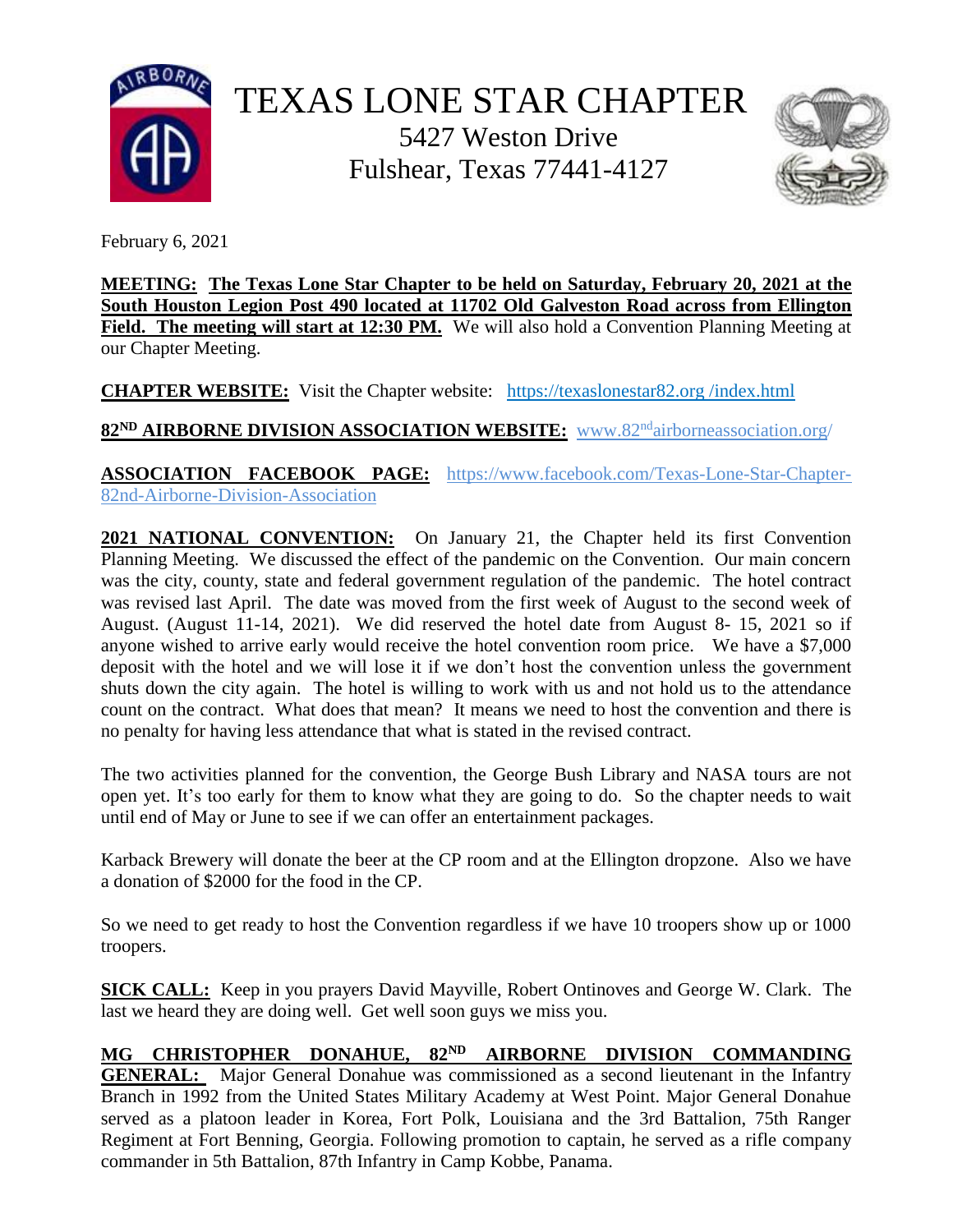He then served as an assistant operations officer, rifle and headquarters company commander in 2nd Battalion, 75th Ranger Regiment. Major General Donahue subsequently moved to Washington, D.C. and served as Special Assistant to the Chairman of the Joint Chiefs of Staff. Following his time at the Pentagon, he served as assistant operations officer, squadron operations officer, squadron executive officer, troop commander, selection and training detachment commander, operations officer, squadron commander, and deputy brigade commander (support) within US Army Special Operations Command (USASOC) at Fort Bragg, North Carolina.

After attending Harvard University as a US Army War College Fellow, he returned to Fort Bragg and commanded a brigade within USASOC. He was then assigned as the Director of Operations for the US Joint Special Operations Command (JSOC). He then served as the deputy commanding general (maneuver) of the 4th Infantry Division at Fort Carson, CO where he deployed in support of Operation Atlantic Resolve. Major General Donahue then served as the Infantry School Commandant and Director of the Soldier Lethality Cross Functional Team at Fort Benning, GA.

He then served as the Deputy Director for Special Operations and Counter-Terrorism, J-3, for the Joint Staff in Washington, D.C. He most recently served as the Commander, Special Operations Joint Task Force-Afghanistan in support of Operation Freedom's Sentinel. He has deployed 17 times in support of operations in Afghanistan, Iraq, Syria, North Africa, and Eastern Europe. His military education includes the Infantry Officer Basic and Advanced Courses, the Naval War College, and the US Army War College Fellowship at Harvard University



MG Christopher Donahue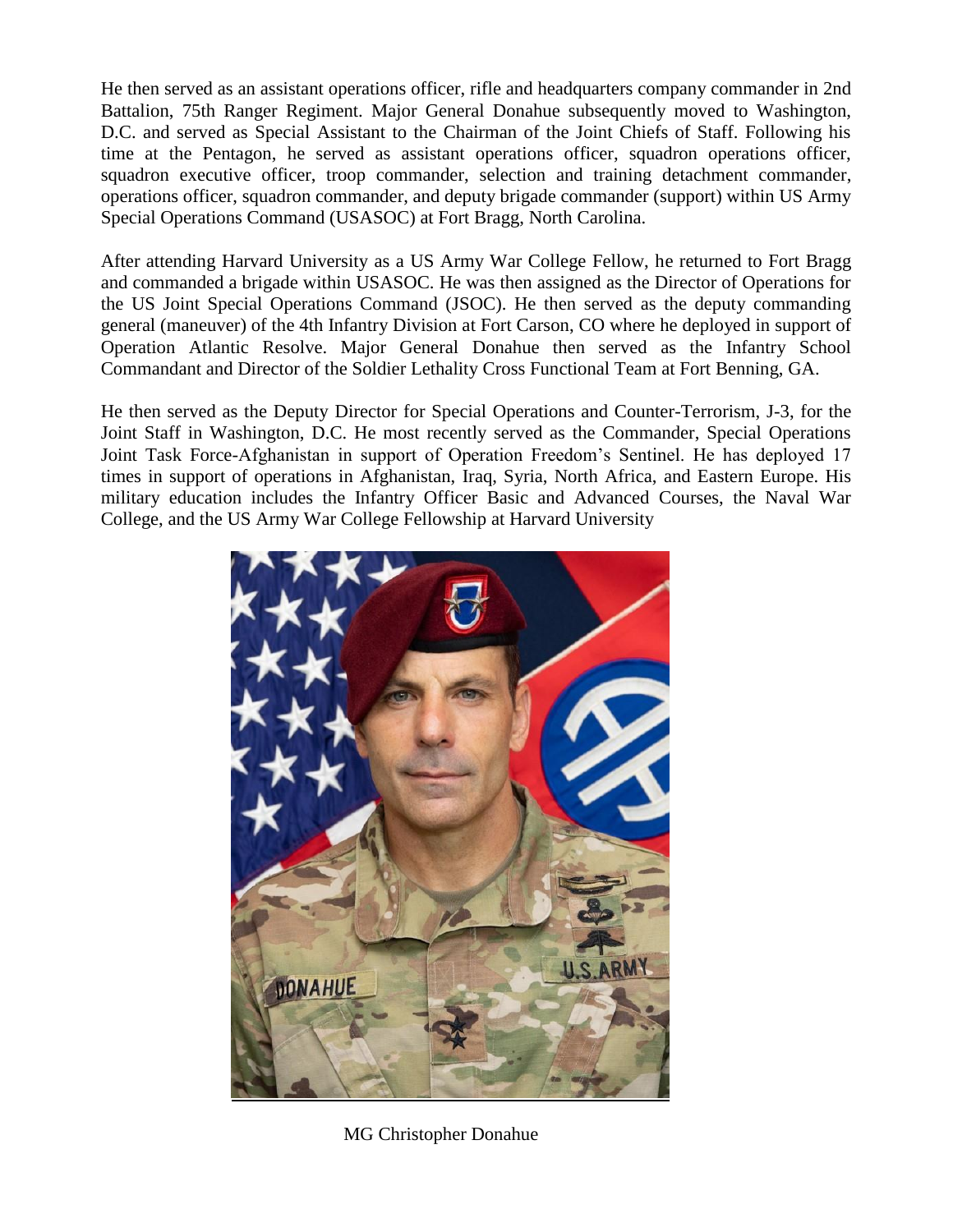## **CSM DAVID R. PITT, 82ND AIRBORNE DIVISION COMMAND SERGEANT MAJOR:**

Command Sergeant Major David R. Pitt assumed the position of senior-enlisted advisor of the 82nd Airborne Division July 10, 2020. CSM Pitt is a native of the Bronx New York. He enlisted in the Army October 1992 and attended One Station Unit Training (OSUT) at FT. Benning, GA. His first assignment was A Co 2/505 PIR where he served as a rifleman. His other assignments include Scout assistant team leader; XVIII Airborne Corps Commander Driver; Drill Sergeant D CO 2/60th Infantry Battalion FT. Jackson, SC; Long Range Surveillance Team Leader E Co 102 MI BDE 2ID Camp Hovey, Korea; Rifle Platoon Sergeant B Co 2/505 PIR; Anti-Armor Platoon Sergeant

D CO. 2/505 PIR; Scout Platoon Sergeant HHC 1/505 PIR; First Sergeant A CO 1/505 PIR; HHC Special Troops Battalion 3BCT; Senior Military Instructor at Florida A&M University; Command Sergeant Major 1-335 Infantry Camp Atterbury Indiana; Command Sergeant Major Garrison FT. Polk Louisiana; Talent Manager 11/19Z HRC FT. Knox Kentucky; Sergeants Major DAMO-TR G-3/5/7 HQDA Pentagon.

CSM Pitt is a graduate of all levels of the Noncommissioned Officer Professional Military Education System, Nominative Leaders Course, Sergeants Major Course class #62, Master Fitness Trainer Course, Drill Sergeant School, Ranger School, Long Range Reconnaissance Course, Air Assault School, Garrison Leaders Course, Airborne School, Jump Master Course. CSM Pitt earned his bachelor's degree in Criminal Justice from Excelsior College.

CSM Pitt's awards include the Legion of Merit, Bronze Star Medal (3 OLC), Meritorious Service Medal (3 OLC), Army Commendation Medal (7 OLC), Army Achievement Medal (3 OLC), Army Good Conduct Medal (9 AWD), National Defense Service Medal (2nd AWD), Iraq Campaign Medal (4 CS), Global War on Terrorism Service Medal, Korean Defense Service Medal, Humanitarian Service Medal, Noncommissioned Officer Professional Development Ribbon (Numeral 5), Army Service Ribbon, Overseas Service Ribbon (Numeral 3), Joint Meritorious Unit Award, Meritorious Unit Award, Combat Infantry Badge, Expert Infantry Badge, Drill Sergeant Badge, Master Parachutist Badge, Air Assault Badge, British Parachutist Badge, Order of St Maurice (Bronze Award) and is member of the Sergeant Audie Murphy Club.



CSM David R. Pitt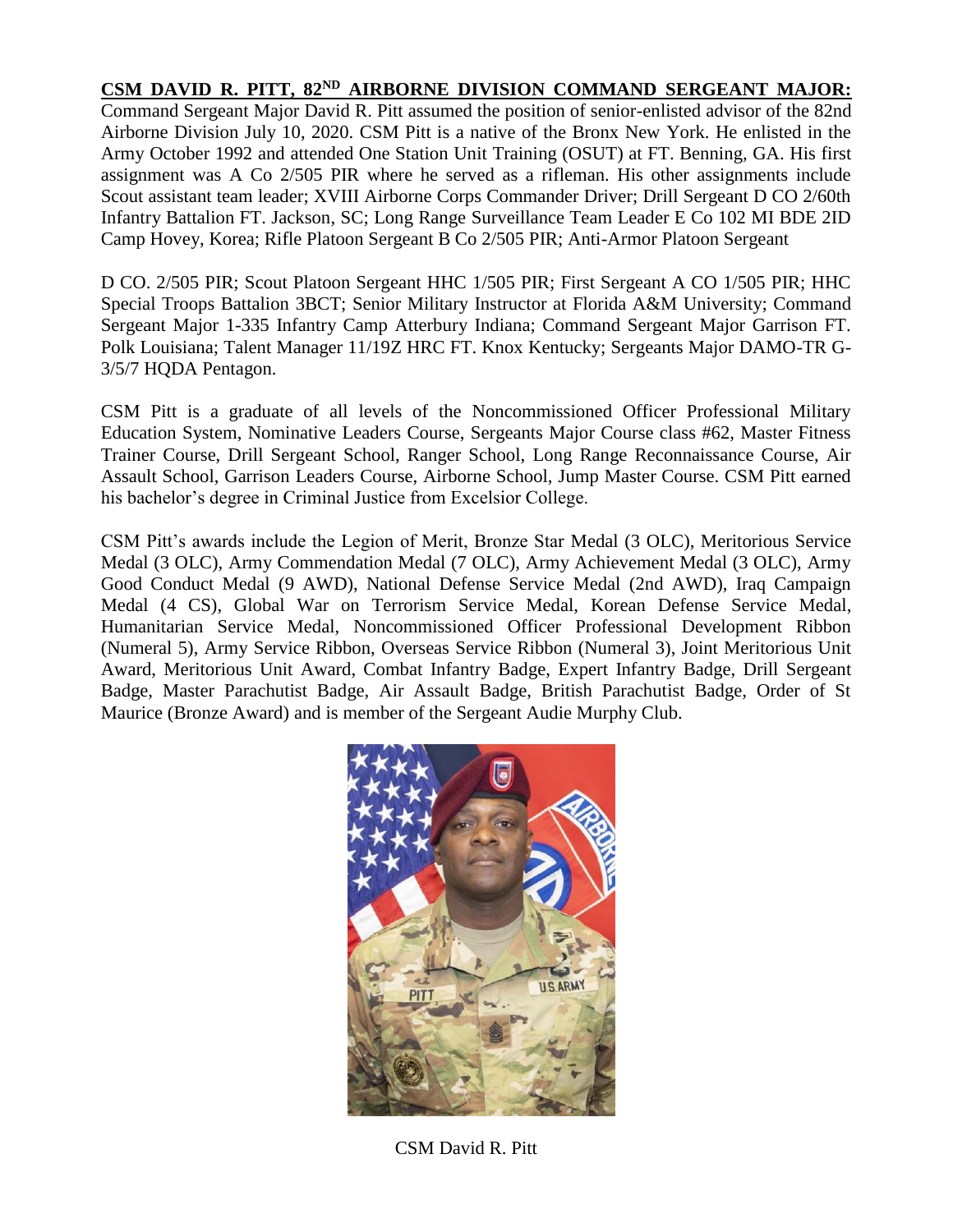**WE STILL HAVE 74th NATIONAL CONVENTION COINS:** Even though the 2020 National Convention has been cancelled, the chapter is selling the convention coins we had produced for the convention. These are beautiful coins and are now considered rare because the  $74<sup>th</sup>$  Convention was cancelled. We need our members to help sale the coins. The cost is \$15 each and the postage is \$5.00. We can mail up to 10 coins for the \$5 postage amount. Send your request order for the coin/coins to Allen E. Schoppe, 5427 Weston Drive, Fulshear, Texas 77441-4127. Again the cost per coin is \$15 plus postage of \$5 to ship up to 10 coins.



Chapter's Convention Coin

**WHY SO FEW TROOPS HAVE GOTTEN THE COVID-19 VACCINE:** According to the latest [Centers for Disease Control and Prevention tallies,](https://covid.cdc.gov/covid-data-tracker/#vaccinations) the Defense Department has distributed more than 800,000 [doses of the novel coronavirus vaccine,](https://www.militarytimes.com/news/your-military/2021/01/12/the-pentagon-wont-say-how-many-covid-19-vaccines-its-given/) but has only put about 60 percent of those ["shots in arms,"](https://www.militarytimes.com/news/your-military/2020/12/09/troops-could-begin-getting-covid-19-vaccines-as-early-as-next-week-and-they-wont-be-mandatory/) troops. There are several reasons for this lag, Air Force Brig. Gen. Paul Friedrichs said. "What we're seeing right now is similar to what we're seeing across the entire United States, in that there's ... a higher percentage of people who are older who are opting to have the vaccine, and it trends down with age,". In total, 816,175 doses have gone out, with 485,125 administered to DoD personnel. Of those, 67,913 are now fully vaccinated after their second dose.

The Pentagon has refused to provide details on how many troops have been vaccinated, though [DoD posts its confirmed COVID-19 cases b](https://www.defense.gov/Explore/Spotlight/Coronavirus/)roken down by service member, dependent, civilian and contractor. This policy comes from the Pentagon's general counsel, who has determined that the Defense Health Agency won't report to DoD the affiliation details of who has taken the vaccine, a defense official.

DoD began shipping out doses in mid-December, starting with 16 bases that had enough personnel and cold-storage capacity to effectively use up those doses. Those bases are farther along in the process, Friedrichs said, but DoD is not experiencing some of the uneven administration of doses that has been reported in civilian public health departments.

Over the past month, stories of [vaccine serendipity](https://apnews.com/article/coronavirus-pandemic-coronavirus-vaccine-1e6792a0bd4695487313fb3430429d94) have popped up throughout the country, where people were in the right place at the right time and had the chance to receive a leftover dose that otherwise would have to have been thrown away. State and local health departments have been in charge of their own administration schemes, and in some cases, haven't had clear guidance on whom to call up if they made it to the end of the priority list and hadn't used up a vial. "Our loss rate has been negligible," Friedrichs said. "We certainly have not lost any vaccines because they're sitting on the shelf." Military medical teams have clear guidance on what to do if they finish a priority group ― which includes clinic staff, first responders, nuclear submarine crews, deploying troops and more ― and have leftover doses. "And they have the authority, if there's nobody that's available in a particular tier that opts for the vaccine, to go to the next level down," Friedrichs said.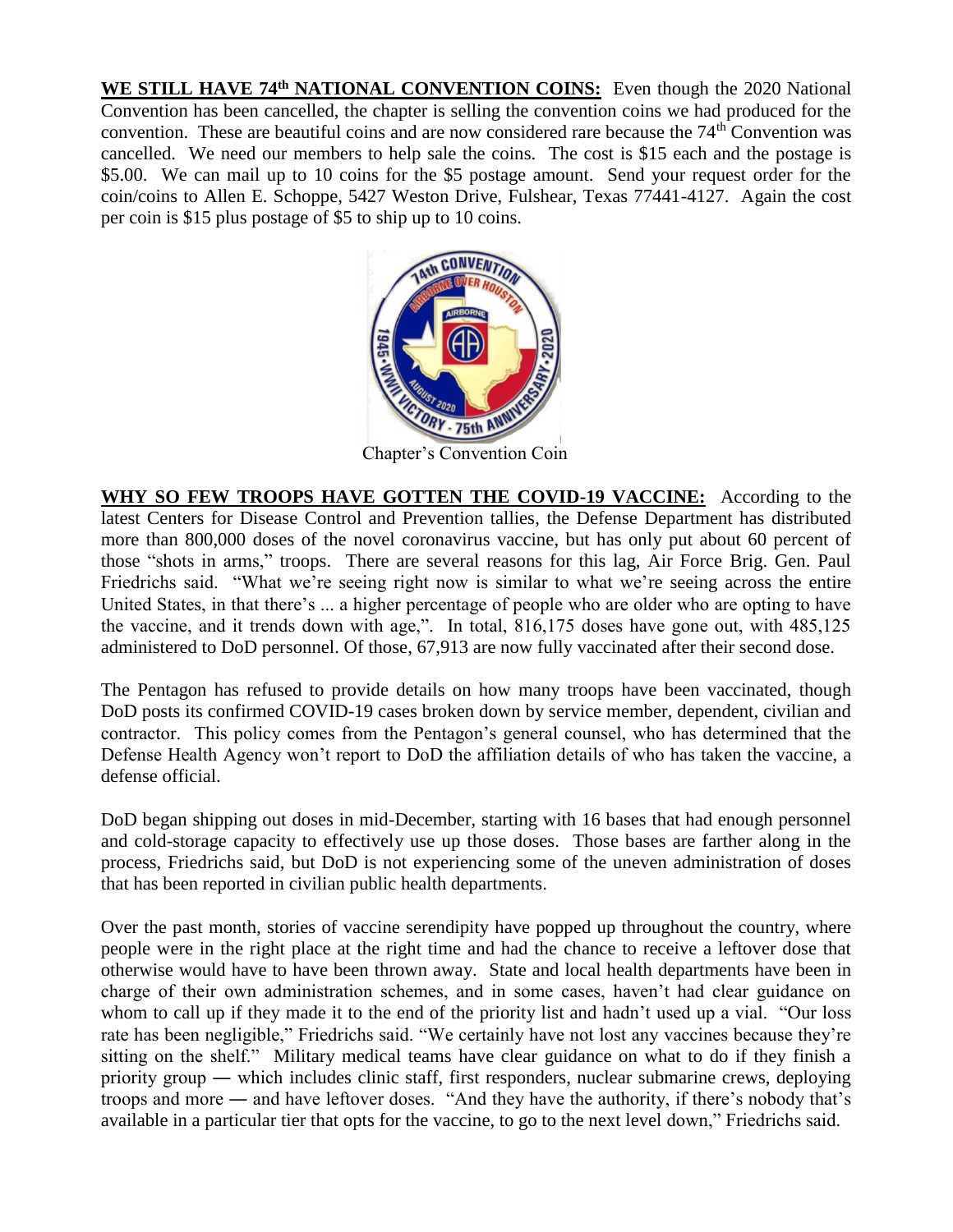Friedrichs could not offer an estimate of the take rate for the vaccine, as medical providers are not required to report up the chain if someone declines. The emergency use authorization renders the vaccine voluntary, and widespread distrust and misinformation have turned many off to the idea of inoculation. Once more people have been vaccinated and DoD is better able to educate people on the risks and benefits, Friedrichs said, he hopes the vaccination rates will increase.

## **82ND AIRBORNE DIVISION CONDUCTS FIRST EVER OSPREY AIR ASSAULT:**

Paratroopers from 3rd Brigade Combat Team, 82nd Airborne Division conducted a joint air assault operation using MV-22B Osprey tilt rotor aircraft during "Panther Storm," a 4-day Mission Readiness Exercise conducted November 3-6. This was the first known time the Division has employed the Marine Aircraft for Joint Forcible Entry operations during a training exercise.

The unique aircraft offers the ground force commander increased range and air speed over traditional rotary-wing platforms, allowing for more long-range assault, support, and troop insertion options. "We are looking into vertical lift capability for JFE operations in order to get forces in the deep fight much faster," said Col. Eugene Ferris, commander of the 3rd Brigade Combat Team. "As we look to penetrate and get forces into the deep fight, it is important to hone our skills as a joint force and utilize all assets available."

The operation involved three Ospreys, flown by the VMM-261 "Raging Bulls," a Marine Corps Squadron based at Marine Corps Air Station-New River in Jacksonville, N.C. The aircraft air assaulted one dismounted troop from 5th Squadron, 73rd Cavalry Regiment as a part of the exercise. Marine Capt. Victor Bowen, an MV-22B pilot, spoke about the planning process and the great learning opportunity. "As a junior aircraft commander, this was invaluable training to plan and execute a joint mission with the Army." Capt. Katrina Herrera, also an MV-22B pilot agreed, adding that it was great integrating with the ground force commander to support the scheme of maneuver. "The soldiers were a pleasure to work with and I am glad I got to learn more about how a brigade combat team operates and the unique capabilities they also bring to the fight."

As the nation's Immediate Response Force, joint training like this it is vital for the Division to plan, integrate, and train in joint environments as often as possible. "It will take detailed planning and interoperability across all the branches of service to add the most lethal means to the fight." Ferris said. The Osprey is an American tiltrotor military aircraft with both vertical takeoff and landing capability. With its rotors in vertical position, it can take off, land, and hover like a helicopter. Once airborne, it can convert to a turboprop airplane.

The United States Marine Corps is the lead service in the Osprey's development. The Marine Corps' variant is an assault transport for troops and equipment that can operate from land and sea. The MV-22B can transport up to 24 passengers and can travel up to 280 knots per hour. It has a nautical mile range of 900 kilometers and its reach capability provides the ground forces an opportunity to seize key objectives in a timely manner.

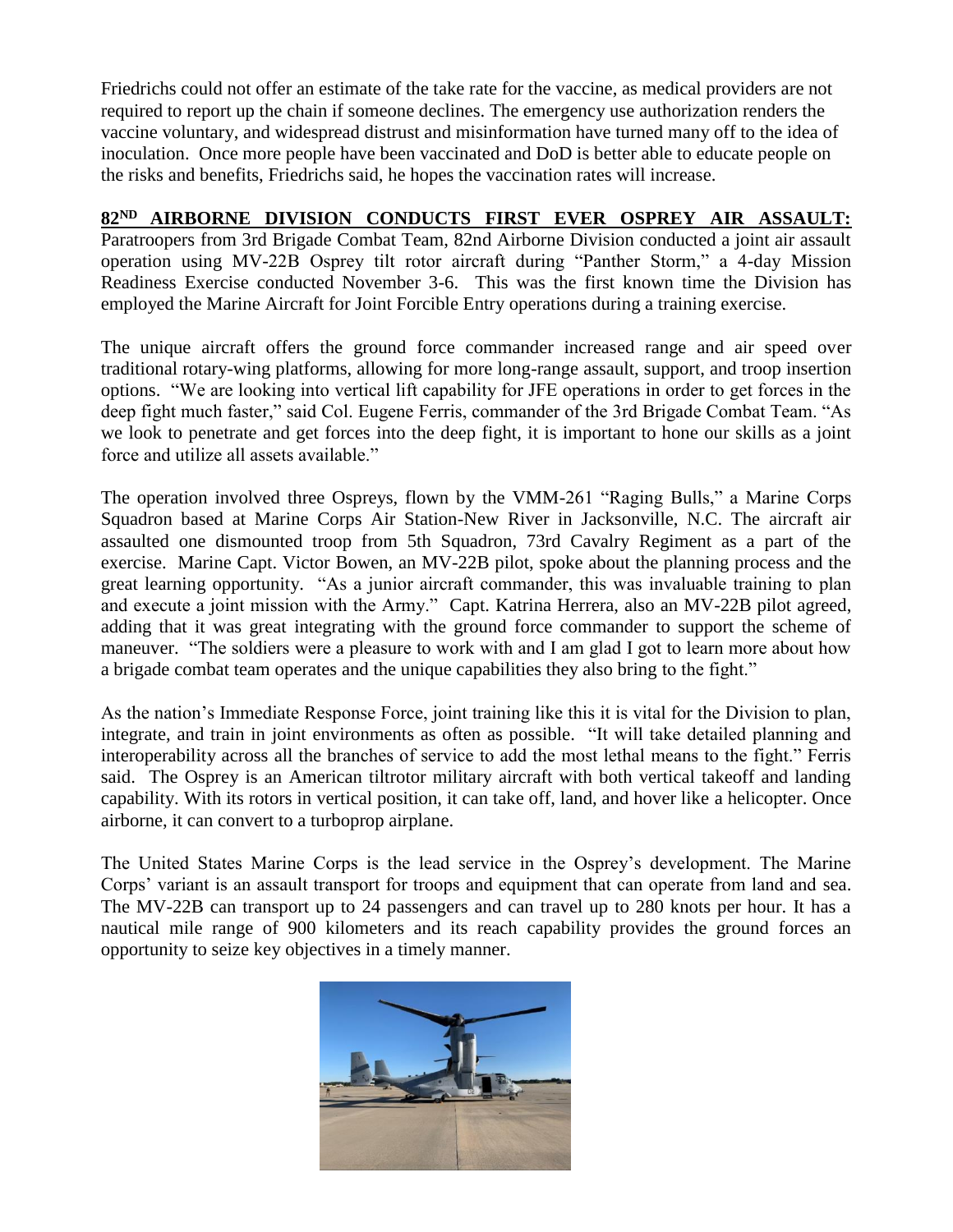**HOW THE ARMY WANTS TO REDUCE DEPLOYMENT, TRAINING DEMANDS:** A new [force generation model](https://www.armytimes.com/news/your-army/2019/10/20/forces-command-chief-how-the-army-is-gearing-up-for-large-scale-combat/) was introduced by Army leadership in fall 2020. The intention is to better balance demands across the world with the transformational changes the service needs to prepare for a future fight against a peer adversary, Lt. Gen. Charles A. Flynn, the deputy chief of staff for [Army operations, plans and training,](https://www.armytimes.com/news/your-army/2019/10/15/the-armys-brigade-combat-teams-are-ready-for-a-big-fight-but-is-that-enough/) has said. Dubbed the "Regionally Aligned Readiness and Modernization Model," the plan is to allocate Army units to different theaters in roughly one year, giving them expertise in the parts of the world to which they would deploy during an actual conflict and allowing them to stockpile the right equipment for those clashes. "If we call you ... you're going to go first because your equipment is tailored for that, you understand the environment ... you know the adversary [and] you know the plan," said one Army general.

The new model was introduced in October, alongside an announcement that the service will be working to reduce the demands of rotational deployments and decreasing requirements for brigadeand battalion-level training. Events over the past year have taxed the force, including a [rapid](https://www.militarytimes.com/flashpoints/2020/01/23/deployed-82nd-airborne-unit-told-to-use-these-encrypted-messaging-apps-on-government-cellphones/)  [deployment of paratroopers](https://www.militarytimes.com/flashpoints/2020/01/23/deployed-82nd-airborne-unit-told-to-use-these-encrypted-messaging-apps-on-government-cellphones/) and [air defense artillery](https://www.armytimes.com/news/2020/08/13/this-army-battalion-is-rewriting-how-missile-defense-gets-done/) to the Middle East amid [tensions with Iran,](https://www.militarytimes.com/flashpoints/2020/01/23/deployed-82nd-airborne-unit-told-to-use-these-encrypted-messaging-apps-on-government-cellphones/) an unprecedented global pandemic and [nationwide racial justice protests](https://www.armytimes.com/news/your-army/2020/06/04/no-those-werent-active-duty-troops-on-the-streets-of-dc-last-night-officials-say/) that led to the mobilization of thousands of [Army National Guardsmen.](https://www.armytimes.com/news/your-army/2020/06/04/no-those-werent-active-duty-troops-on-the-streets-of-dc-last-night-officials-say/)

"I am concerned about the Army's ops tempo as a whole," Army Chief of Staff James McConville said in an October interview. "For the last 19 years, the Army has been heavily, heavily deployed. And even more recently, with our [air defense units,](https://www.militarytimes.com/news/your-military/2019/05/24/about-1000-us-troops-will-head-to-mideast-as-tensions-with-iran-grow/) our requirements around the world and particularly in the Middle East have really upped their ops tempo." That being said, there's no intent to reduce combat training center rotations for units, McConville explained.

**HOW THE ARMY WANTS TO REDUCE DEPLOYMENT, TRAINING DEMANDS:** A new [force generation model](https://www.armytimes.com/news/your-army/2019/10/20/forces-command-chief-how-the-army-is-gearing-up-for-large-scale-combat/) was introduced by Army leadership in fall 2020. The intention is to better balance demands across the world with the transformational changes the service needs to prepare for a future fight against a peer adversary, Lt. Gen. Charles A. Flynn, the deputy chief of staff for [Army operations, plans and training,](https://www.armytimes.com/news/your-army/2019/10/15/the-armys-brigade-combat-teams-are-ready-for-a-big-fight-but-is-that-enough/) has said. Dubbed the "Regionally Aligned Readiness and Modernization Model," the plan is to allocate Army units to different theaters in roughly one year, giving them expertise in the parts of the world to which they would deploy during an actual conflict and allowing them to stockpile the right equipment for those clashes. "If we call you ... you're going to go first because your equipment is tailored for that, you understand the environment ... you know the adversary [and] you know the plan," said one Army general.

The new model was introduced in October, alongside an announcement that the service will be working to reduce the demands of rotational deployments and decreasing requirements for brigadeand battalion-level training. Events over the past year have taxed the force, including a [rapid](https://www.militarytimes.com/flashpoints/2020/01/23/deployed-82nd-airborne-unit-told-to-use-these-encrypted-messaging-apps-on-government-cellphones/)  [deployment of paratroopers](https://www.militarytimes.com/flashpoints/2020/01/23/deployed-82nd-airborne-unit-told-to-use-these-encrypted-messaging-apps-on-government-cellphones/) and [air defense artillery](https://www.armytimes.com/news/2020/08/13/this-army-battalion-is-rewriting-how-missile-defense-gets-done/) to the Middle East amid [tensions with Iran,](https://www.militarytimes.com/flashpoints/2020/01/23/deployed-82nd-airborne-unit-told-to-use-these-encrypted-messaging-apps-on-government-cellphones/) an unprecedented global pandemic and [nationwide racial justice protests](https://www.armytimes.com/news/your-army/2020/06/04/no-those-werent-active-duty-troops-on-the-streets-of-dc-last-night-officials-say/) that led to the mobilization of thousands of [Army National Guardsmen.](https://www.armytimes.com/news/your-army/2020/06/04/no-those-werent-active-duty-troops-on-the-streets-of-dc-last-night-officials-say/)

"I am concerned about the Army's ops tempo as a whole," Army Chief of Staff James McConville said in an October interview. "For the last 19 years, the Army has been heavily, heavily deployed. And even more recently, with our [air defense units,](https://www.militarytimes.com/news/your-military/2019/05/24/about-1000-us-troops-will-head-to-mideast-as-tensions-with-iran-grow/) our requirements around the world and particularly in the Middle East have really upped their ops tempo." That being said, there's no intent to reduce combat training center rotations for units, McConville explained.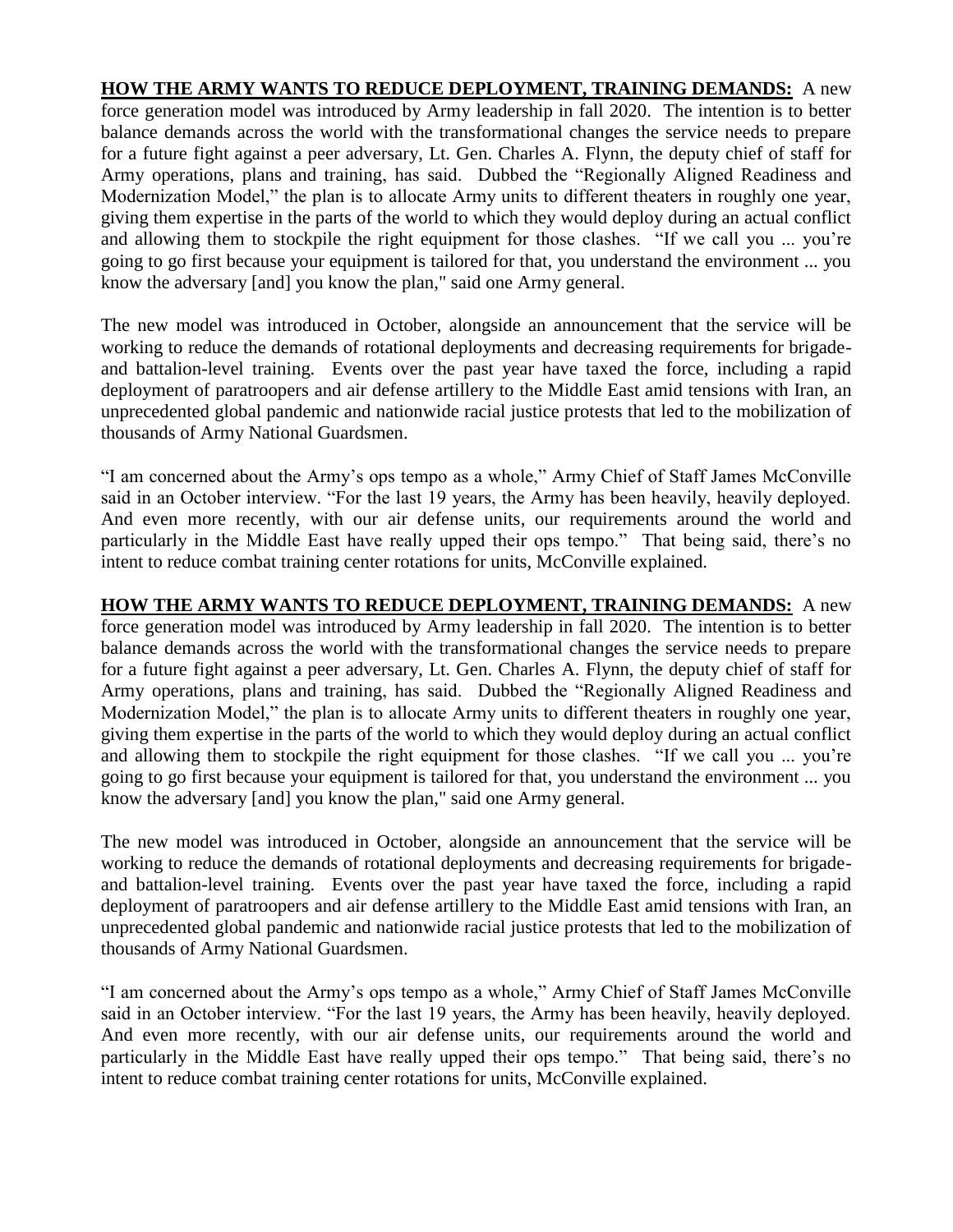## AIRBORNE ALL THE WAY! APPLICATION/UPDATE FORM/TRANSFER SHEET 82ND AIRBORNE DIVISION ASSOCIATION, INC.

| ANNUAL MEMBERSHIP FOR YR $\_\_\_\$ \$35.00 OR $\_\_\$ \$36.00 (= \$1.00 DONATION TO ED FUND)                                                                       |  |                                                                                           |  |  |  |
|--------------------------------------------------------------------------------------------------------------------------------------------------------------------|--|-------------------------------------------------------------------------------------------|--|--|--|
| REINSTATE _____ NEW MEMBER _____ TRANSFER FORM _____ MEMBERSHIP UPDATE                                                                                             |  |                                                                                           |  |  |  |
| LIFETIME MEMBERSHIP (\$350.00)                                                                                                                                     |  |                                                                                           |  |  |  |
| <b>CURRENT VETERAN / MILITARY STATUS (Check Status below and complete the rank and date entries)</b>                                                               |  |                                                                                           |  |  |  |
| ACTIVE DUTY/RESERVE OR NAT'L GUARD – Rank and Date of Rank:<br>RETIRED MILITARY/MILITARY VETERAN - Rank and Date Departed Military service________________________ |  | LIST AIRBORNE UNIT(S) (Be Complete; Include FROM Date and TO Date)                        |  |  |  |
|                                                                                                                                                                    |  |                                                                                           |  |  |  |
|                                                                                                                                                                    |  |                                                                                           |  |  |  |
|                                                                                                                                                                    |  |                                                                                           |  |  |  |
|                                                                                                                                                                    |  |                                                                                           |  |  |  |
| PLEASE USE THE BACK OF THE FORM IF YOU HAVE MORE THAN 2 UNITS AND/OR COMBAT TOURS                                                                                  |  |                                                                                           |  |  |  |
|                                                                                                                                                                    |  | NEW MEMBERS MUST INCLUDE PROOF OF AIRBORNE QUALIFICATIONS OR SERVICE WITH THE 82D ABN DIV |  |  |  |
| OCCUPATION $\qquad \qquad \text{HOME } \#: (\qquad \qquad)$ $\qquad \qquad \text{EELL } \#: (\qquad \qquad)$                                                       |  |                                                                                           |  |  |  |
| $\begin{tabular}{ c c } \hline \multicolumn{3}{ c }{\textbf{DATE}} \end{tabular}$                                                                                  |  |                                                                                           |  |  |  |
| Chapter Preference: Texas Lone Star Chapter Visit our website: www.texaslonestar82nd.org                                                                           |  |                                                                                           |  |  |  |

**Make Checks Payable to Lone Star Chapter 82nd Airborne Division Association. MAIL TO: Texas Lone Star Chapter, 5427 Weston Drive, Fulshear, Texas 77441-4127.**